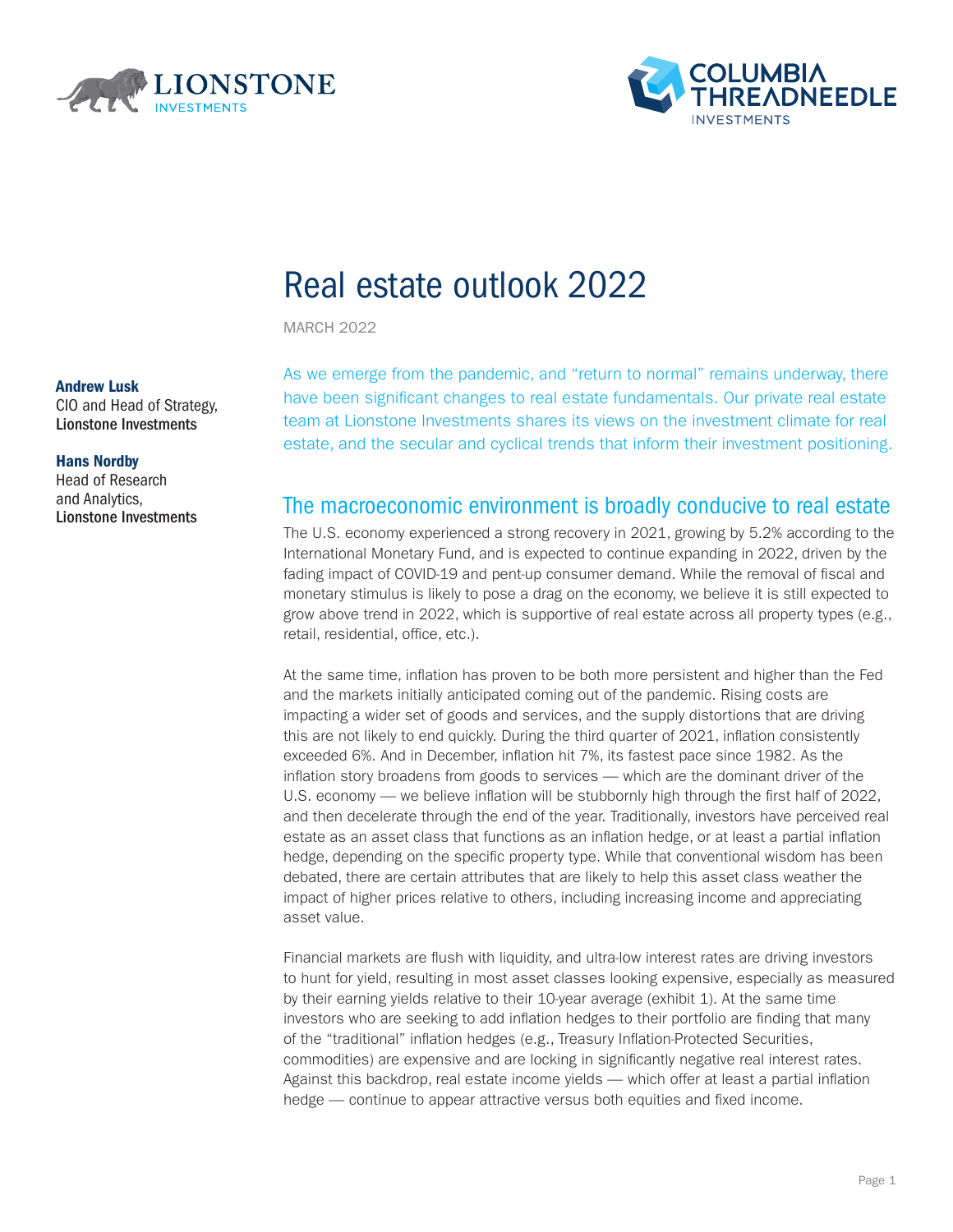

#### Exhibit 1: Yields for most asset classes are at the lower end of their 10-year range

Source: Lionstone research, Green Street, CNBC, WSJ, Bloomberg, as of September 2021.

## Secular drivers of outperformance: Employment, demographics, migration

While the overall macroeconomic environment is supportive of real estate, given the potential headwinds from inflation and rising interest rates, it's critical to be selective. As we begin 2022, we believe that outperformance in real estate will be driven by three secular drivers: employment, demographics and migration.

### 1. Employment

Outperformance of certain U.S. cities, in terms of job growth and in-migration, has increased through the pandemic and the ongoing recovery in areas where the digital economy is strongly rooted. In the run-up to and during the pandemic, the only jobs to post gains were high-growth/high-productivity jobs that are best classified as "digital economy" and include fields such as software publishers,





Source: BLS, Moody's, Lionstone Research, as of August 2021.

ecommerce shopping, securities and commodities, and energy/chemical/pharma manufacturing. Heading into the downturn, we believed that these jobs would be more resilient in a recession and would emerge from any economic slowdown stronger and faster. The pandemic was a strong test of our theory, and it was proven correct. From February 2020 through August 2021, these jobs have increased their share of total jobs by 1.4%, while all other job classifications lost around 4%. In addition to their share of jobs, this group is also outpacing all others in terms of wages.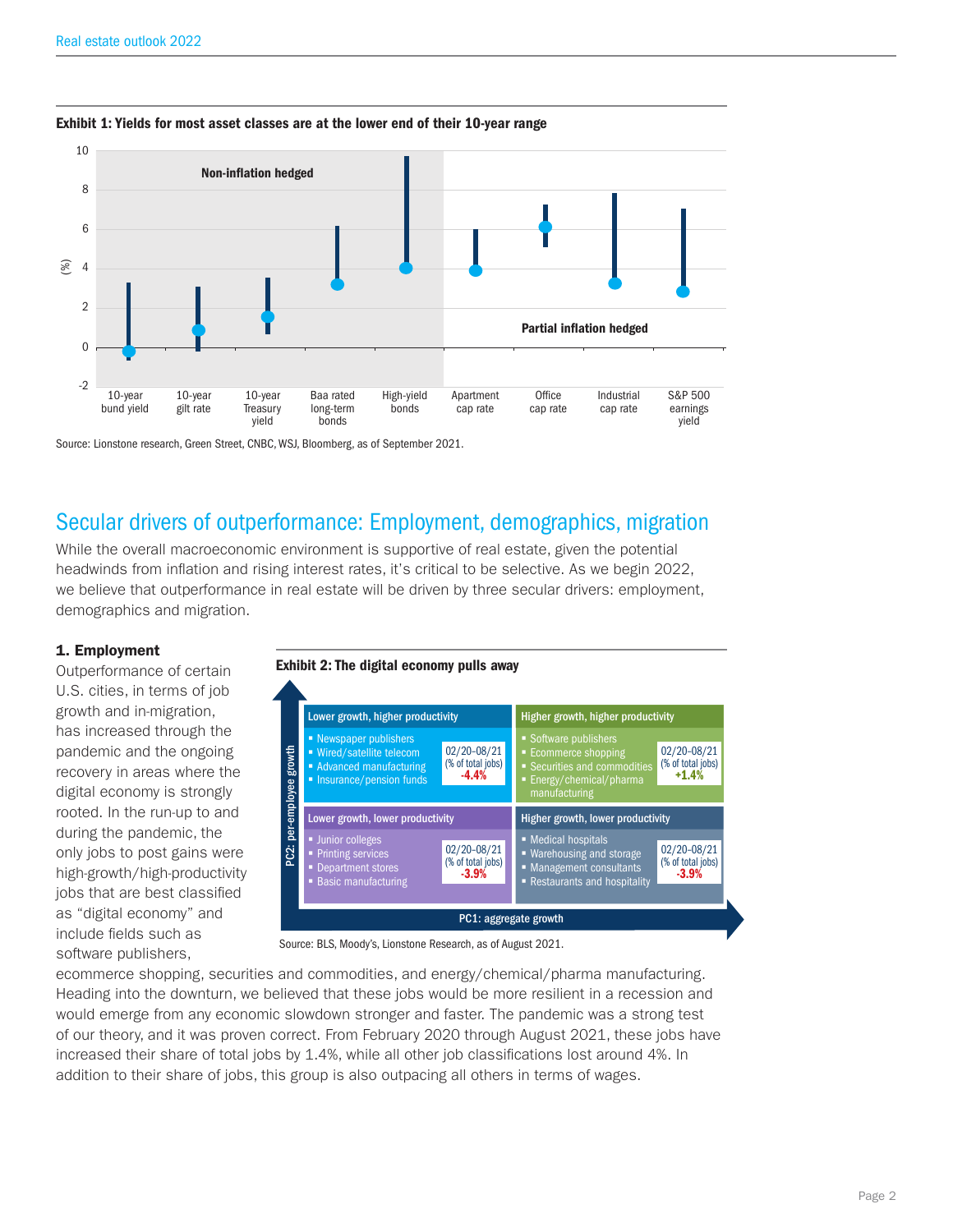For the U.S. as a whole, jobs are expected to regain their previous peak by the end of 2022 and total jobs in five years should be about 15% higher than they were in 2006, a 20-year period. Our focus continues to be in "hockey stick" markets (exhibit 3), the section of the U.S. spanning from the Pacific Northwest, down through the Rockies into Texas and over through the Carolinas and Northern Virginia. In this region, jobs should recover their losses by mid-2022, and employment should be about 40% higher than in 2006. At the same time, big coastal markets (e.g., NY, Bay Area, DC, LA) are significantly weaker than U.S. trends, and we believe will continue to lag over the next three to four years.



Source: Lionstone research as of December 2021.

#### 2. Demographics

It's never been more important to be aware of demographics (exhibit 4). When we look at the forecast for the next five years, we see that the overall working age population growth — the age cohort of 20 to 64 — is almost zero. The property investment implication of this trend may be zero or negative demand for real estate investments in certain U.S. metropolitan areas. In contrast, when we look at the "hockey stick" markets, we see projected growth in this age cohort of about 1.2%.

Furthermore, growth in the 30- to 44-year-old age cohort (roughly millennials), especially in the hockey stick markets, is expected to dominate growth of any demographic anywhere in the U.S. Members of this cohort are building families and acquiring homes. They are also trained, motivated and productive professionally. Such strong demographic support could drive superior demand and property investment returns.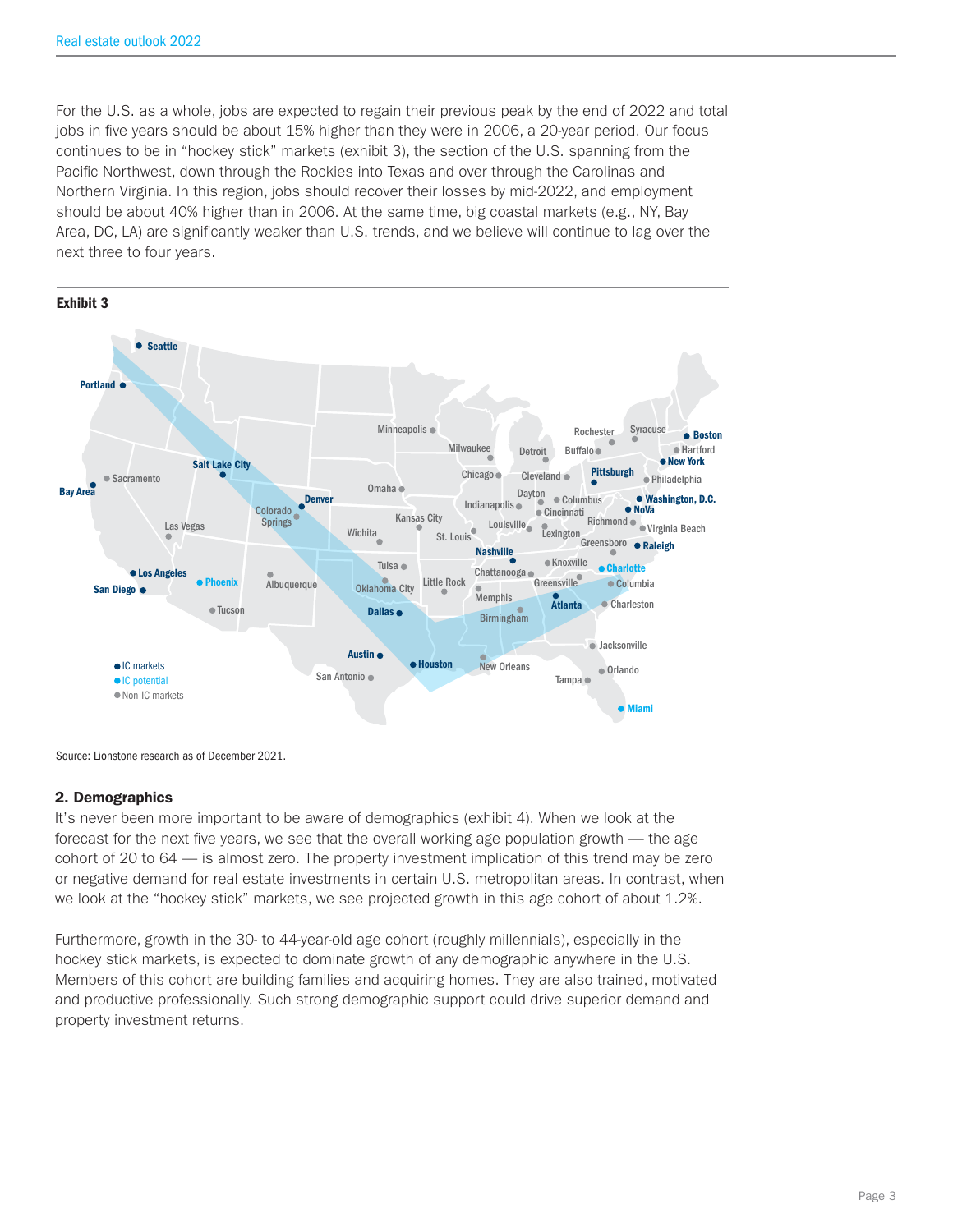#### Exhibit 4: Forecast by age group 2021–2026 (%)

| Investment<br>geography        | $20 - 24$ | $25 - 29$ | $30 - 34$ | $35 - 39$ | $40 - 44$ | $45 - 49$ | $50 - 54$ | 55-59  | 60-64  | Total<br>20-64 |
|--------------------------------|-----------|-----------|-----------|-----------|-----------|-----------|-----------|--------|--------|----------------|
| U.S. total                     | $-0.3$    | $-1.3$    | 1.0       | 1.5       | 1.9       | 0.8       | $-0.7$    | $-1.5$ | $-0.3$ | 0.1            |
| <b>IC</b> markets              | 0.2       | $-0.1$    | 1.5       | 1.6       | 1.9       | 0.9       | $-0.2$    | $-0.8$ | 0.2    | 0.6            |
| <b>Hockey stick IC markets</b> | 1.0       | 0.5       | 2.9       | 2.1       | 2.0       | 1.3       | 0.5       | $-0.4$ | 0.7    | 1.2            |
| Non-hockey stick IC markets    | $-0.4$    | $-0.6$    | 0.4       | 1.2       | 1.9       | 0.6       | $-0.8$    | $-1.1$ | $-0.2$ | 0.1            |

Source: Esri as of October 2021.

#### 3. Migration

Since 2016, in-migration of legal residents within the U.S. has been negative for coastal cities (exhibit 5). And while this didn't accelerate during the pandemic — contrary to popular reports it hasn't abated. We expect it to continue, especially given the demographic trends described above. Moreover, if we look at international migration, on which most of the coastal markets depends to grow their population base, we have observed similar trends. Specifically, the share of legal international migration to "hockey stick" areas has grown to 40% from 28% during the past decade. At the same time it has fallen to 60% from 72% in coastal cities (exhibit 6). This trend is likely to continue as international migrations follow areas of economic growth and opportunity.

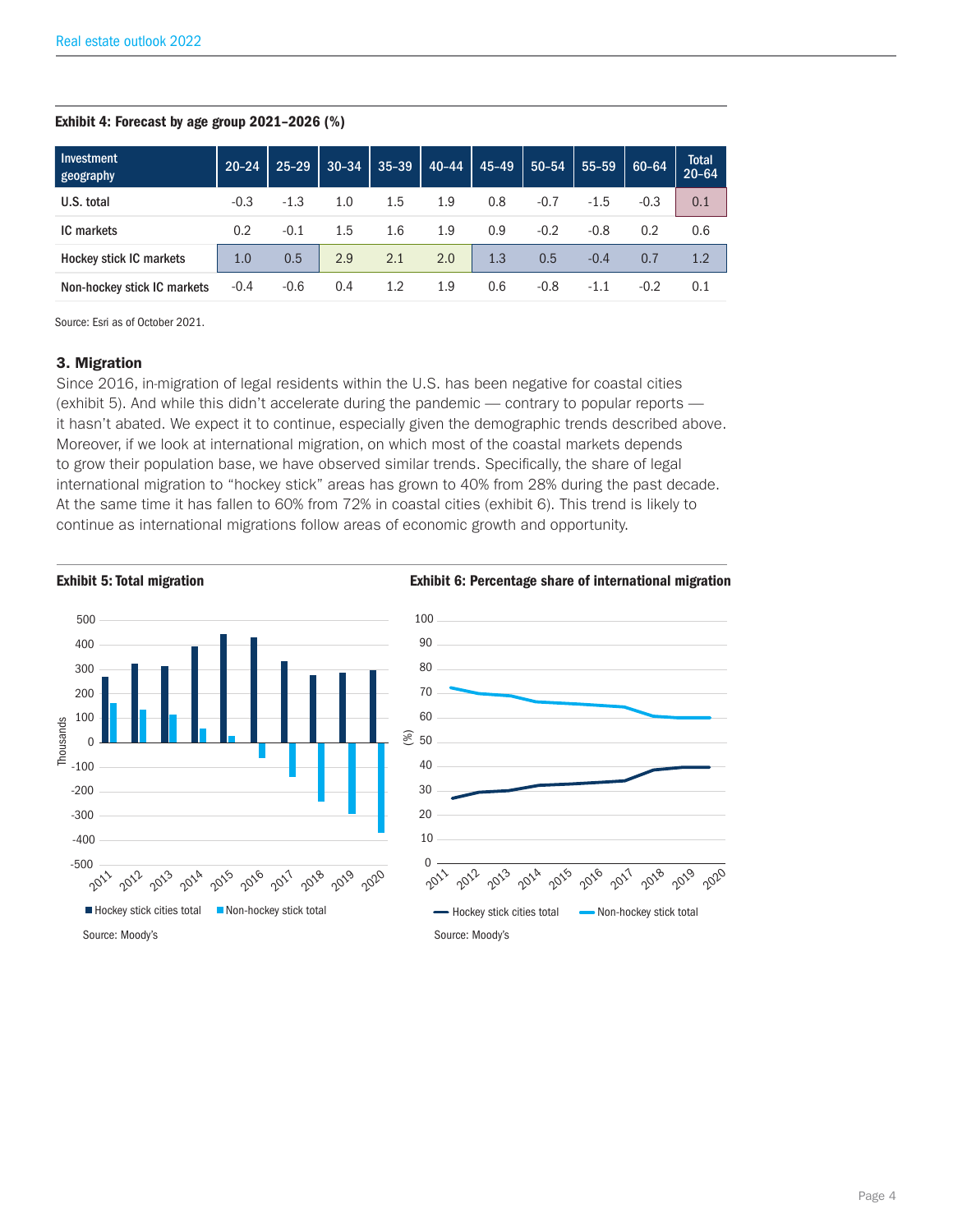#### What are the implications of these trends for real estate?

As a result of these trends, functional obsolescence of real estate investments, especially in the office sector, appears to be accelerating in the 2020s. The people in high-growth industries, often millennials, want something different out of their real estate and that has accelerated functional obsolescence in most property types, especially office. Properties designed and built in the 1980s for the predigital economy appear to be at particularly high risk of value loss. These assets are typically hemmed-in by single-use infrastructure and located in high density single-use environments. The unfortunate reality of office buildings in this country is that they were built, on average, in the 1980s, to serve the industrial economy and old land use patterns. While it was well underway pre-COVID, the pandemic appears to have accelerated this trend. As a result, there is an opportunity to invest in new construction that is tailored to the needs of the working age cohort; a "modern village" that incorporates low/mid-density housing in a mixed use live/work/ play environment.

## Our approach: Active and highly selective

This challenging investment climate will require discipline, patience and investors' very best thinking and decision-making. Our posture in this environment is active but highly selective about the risks we are willing to take. We will continue to look for opportunities in most of the 17 cities in which we invest, but we will prioritize cities and the neighborhoods within them with high concentrations of highly productive jobs without the high-cost structures of gateway coastal cities. Examples of these include Austin, Denver/Boulder, Raleigh and Salt Lake City. Mixed-use assets with limited obsolescence risk will be our highest priority. The ability to take advantage of demographic and technological change while also managing downside risk in a normal-grade recession is key.